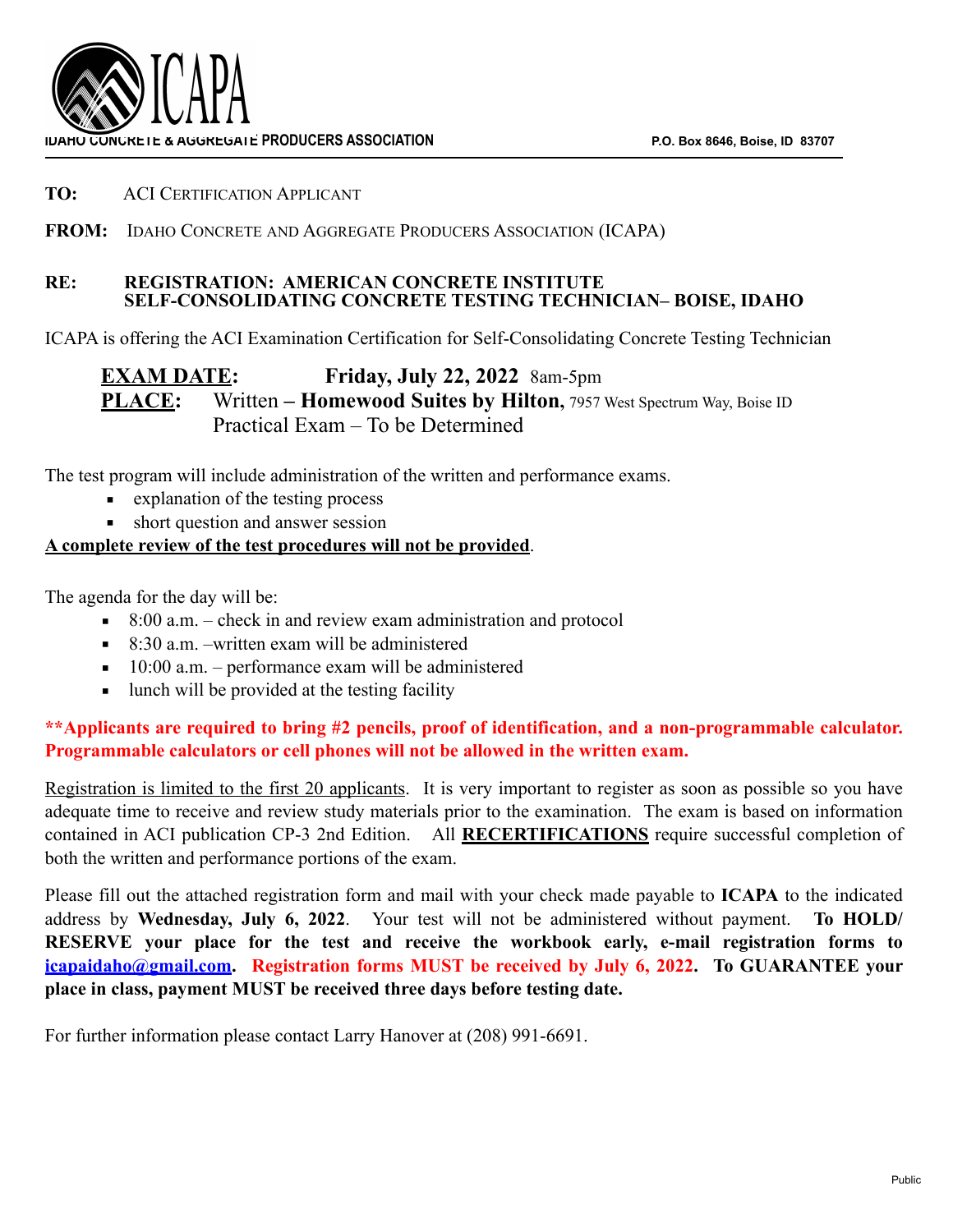

# **American Concrete Institution SELF-CONSOLIDATING CONCRETE TESTING TECHNICIAN– BOISE, IDAHO**

| <b>Name</b>                             | Company                      |  |  |
|-----------------------------------------|------------------------------|--|--|
| Address to send study material to:      |                              |  |  |
| <b>Address</b>                          | <b>Work Phone</b>            |  |  |
| City/State/Zip                          | <b>Cell Phone</b>            |  |  |
| Email                                   | Fax                          |  |  |
| <b>CURRENT ACI CERTIFICATION NUMBER</b> | PLEASE LIST EVEN IF EXPIRED. |  |  |

Sessions may be canceled or rescheduled up to 14 days prior to session start date without incurring any additional charges. Canceling or rescheduling within 13 days of session start will result in a \$100 fee. If you do not cancel your registration within the 14 day timeframe and fail to attend your scheduled session, the entire registration fee will be forfeited. Substitutions of persons registered must be done within 3 days of session. Sessions may be changed or cancelled by the Association at any time. Session attendance is limited in size, so early registration is encouraged. If you have questions please contact Teresa at **[icapaidaho@gmail.com](mailto:icapaidaho@gmail.com)** or leave a detailed message at 208-249-5856

**Payment must accompany this form to <u>secure</u> a place in the session.** E-mailing completed form will hold a place in class and get study material sent. PAYMENT must be received three days before test.

Certification session: Includes ACI Study workbook, lunch and written and practical exams Optional Class: Includes lunch and practice time the day before exams.

|                     |                                |                                                                                              | If retesting circle test needed.               |
|---------------------|--------------------------------|----------------------------------------------------------------------------------------------|------------------------------------------------|
| <b>ICAPA Member</b> | \$400.00 per registrant RETEST |                                                                                              | \$250.00 (written or practical)                |
| <b>Non-Member</b>   | \$475.00 per registrant RETEST |                                                                                              | \$325.00 (written or practical)                |
|                     |                                | Full-Time Student $(12 + hr)$ \$250.00 per registrant (Copy of current student ID and course |                                                |
|                     |                                |                                                                                              | registration must accompany this registration) |

### RECERTIFICATION requires full registration

RETEST : Only for applicants who have taken the exam within the last year, and failed one or both of the exams (written or practical or both).

> **EXAMS Only July 22, 2022 8am-5pm Homewood Suites by Hilton,** 7957 W. Spectrum Way, Boise, ID 83709

**Check here If you have food allergies that may require special meals or if you have a disability that may impact your participation in this exam. Please attach a statement regarding your needs. Prior notification is required to assure we can accommodate your requests.**  PAYMENT:

| AMOUNT \$                      | CHECK $#$        | OR CREDIT CARD  |
|--------------------------------|------------------|-----------------|
| <b>CARD NUMBER</b>             | EXP. DATE        | <b>CVV CODE</b> |
| NAME ON CARD                   |                  |                 |
| <b>BILLING ADDRESS OF CARD</b> | CITY, STATE, ZIP |                 |